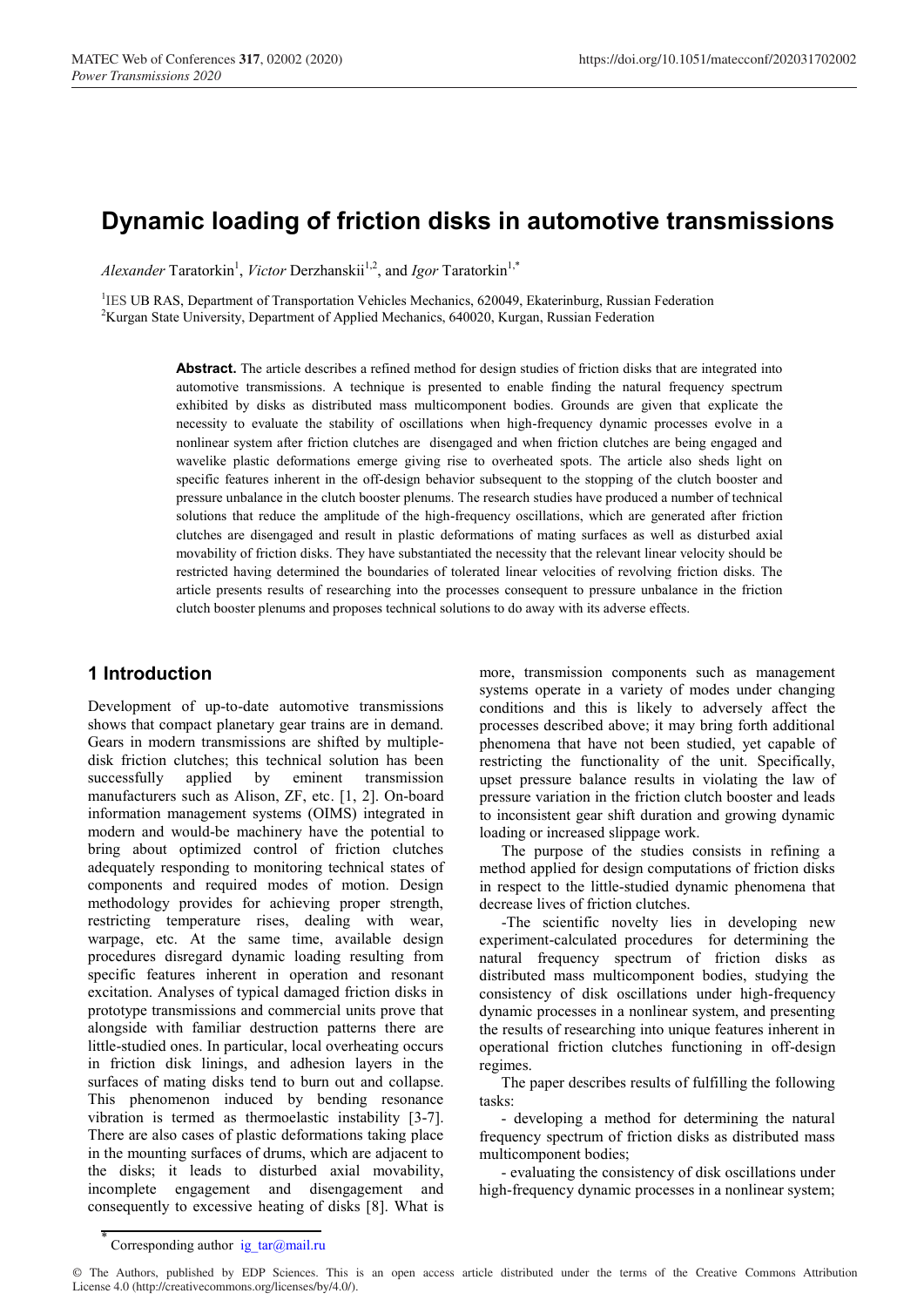- researching into specific features exhibited by friction clutches operating in off-design regimes.

Available methods, applied in design computation of friction clutches, their management systems are oriented towards imparting adequate strength to structural components. Alternatively, the research, pursued by the authors of the article when developing a variety of transmissions to be integrated into new vehicles showed that operation of friction clutches goes hand in hand with little-studied wave processes in friction disks which lead to limiting their operating capacity. The wave processes come into being when friction clutches are engaged and disengaged as well as in idle running when disengaged, and they are accompanied with excitation of resonant modes. It results in higher dynamic and thermal loading imposed on friction disks; this loading restricts the operating capacity of the transmission as a whole. Eliminating the resonances in the operation modes under study is grounded on managing the parameters of friction clutches and their components (friction disks) relying on precise knowledge of their modal characteristics.

### **2 Determining the natural frequency spectrum of disks as distributed mass multicomponent bodies**

Wave theory has been applied to obtain the experimentcalculated procedure to determine the natural frequencies of friction disks. In the first approximation the friction disk is viewed as a circular metal ring. The natural frequencies are found from the equation [9]:

$$
\omega = \omega_k = \frac{\kappa(\kappa^2 - 1)}{\sqrt{\kappa^2 + 1}} \sqrt{\frac{EI}{m_0 R^4}},
$$

where  $K$  is an integer giving the number of waves that fits into the length of the ring  $2\pi R$ *(K=1,2,..N); I -* the inertia moment of the rectangular cross-section of the ring;  $m<sub>o</sub>$  - mass per unit;  $E$  - the elasticity module;  $R$  - the mean radius of the ring. At the same time, the fiction disk is a multicomponent structure integrating a metal disk, metal-ceramic plates, adhesion layers, i.e. a variety of materials possessing different physical-mechanical properties. In addition to it, one of the end faces of fiction disks has a ring toothing. To find natural frequencies of disks consisting of various materials numerical modeling is employed making use of specialized software packages such as Solid Works, ANSYS Workbench, etc.. The forms that oscillating disks show at  $K=2$  and  $K=3$  are given in fig. 1.

As follows from the cited data, these natural frequencies lie in the range of the frequencies disturbing the system, therefore, the resonance is likely to occur. The veracity of modeling is limited by the accuracy of describing a nonlinear interaction between the friction disk components (the steel ring and metal-ceramic or cellocotton lining), this interaction being formed by the adhesion layers. For this reason, it is necessary that the results procured from the numerical evaluation of the natural frequencies of friction disks should be corrected making use of experimental data obtained at a special test stand by a nondestructive inspection technique relying on the response of the disk to a harmonic wave of variable frequency.



#### **Fig. 1.** The eigen forms of the disk.

To evaluate whether correct allowances are assumed for analytical definition of modal characteristics of friction disks it is correlated with experimental data. To do it nondestructive control test stands were developed. The first test stand equipped with piezoaccelerometers (patent RU 122171) is designed for measuring frequencies and waveforms in a single plane. The second test stand employing a laser Doppler vibrometer and equipped with three laser heads was made for defining modal characteristics in space (patent RU 157159).

The results obtained through computational and experimental investigation of modal characteristics are presented in fig.2.

The determined difference between the frequency values (up to  $5\%$ ) is a basis for refining the parameters of nonlinear characteristics representing the interaction of the friction lining and the metal carrier of the disk and correcting the mathematical model of the nonlinear interaction of the drum and the disk when prognosticating parametric resonances.

Analyzing the results obtained from numerical computation and their correlation with experimental data makes it possible to forecast the possibility for evolving resonant modes of friction disks in transmissions, to perfect design computation procedures and to solve the inverse problem of eliminating resonances in various operation regime.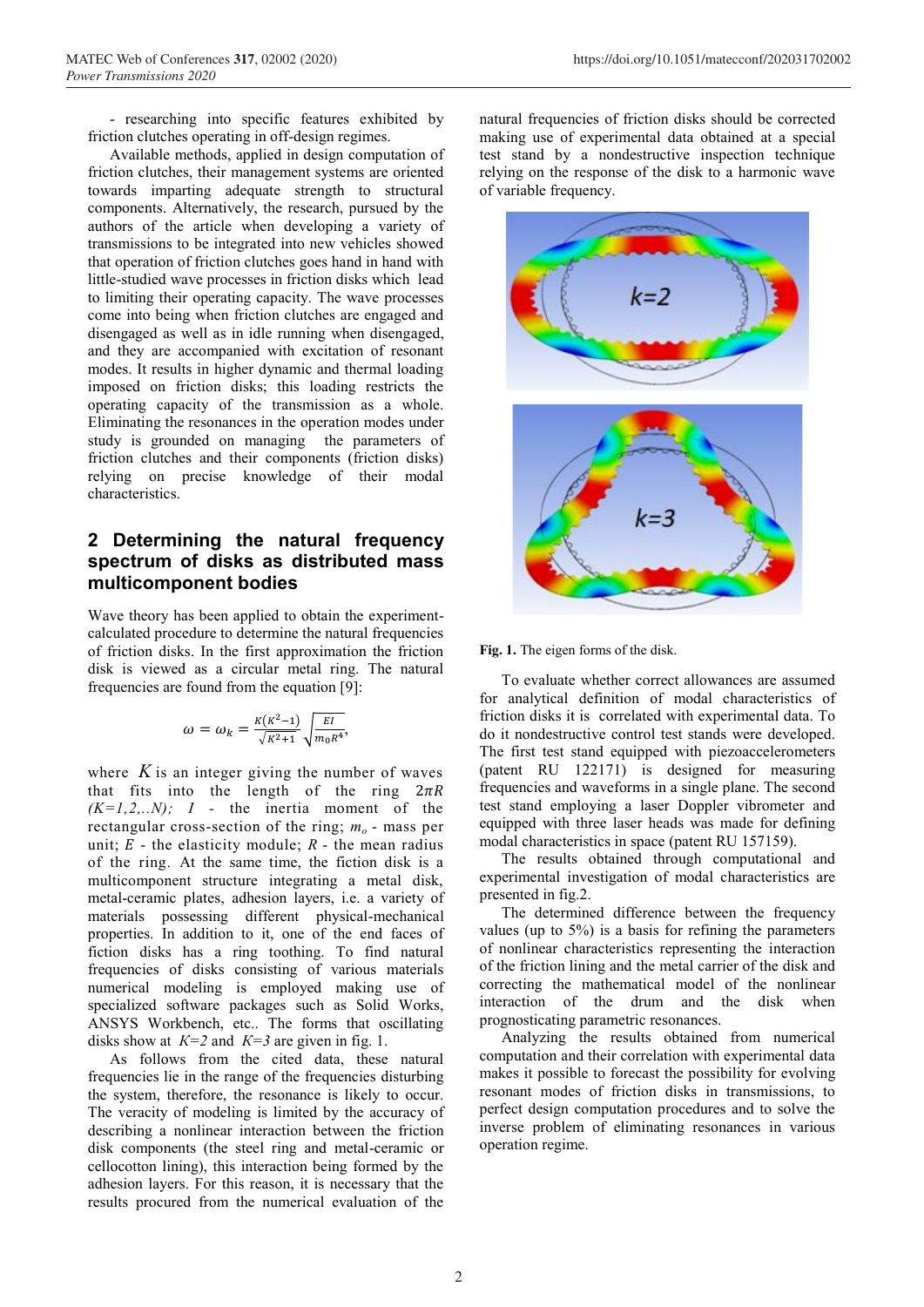

**Fig. 2.** Spatial modal characteristics of the disk: a – computationally determined result (natural frequency – 1169 Hz), b – experimentally discovered result (natural frequency 1100 Hz).

### **3 Evaluating friction disk loading under evolving high-frequency dynamic processes in a nonlinear system**

Eliminating wave processes in resonant modes rests on solving the following problems:

- studying the conditions of exciting parametric oscillations of disks in plane and finding ways to exclude resonances;

- studying the conditions of exciting high frequency oscillations of disks in their plane and finding ways to exclude resonances;

- analyzing conditions of forming thermoelastic instability of disks affected by bending oscillations (in transverse plane).

### **3.1 Analyzing conditions of forming and eliminating thermoelastic instability of bending oscillations under transient processes occurring in engagement and disengagement of friction clutches**

Methods applied in designing of friction disks involve a number of calculations, some of them covering thermic aspects [4]. Technical literature which describes research studies of friction elements explicates the necessity of substantial refinement in thermal (thermodynamic) design. Well-known procedures rest on the assumptions that pressure is evenly distributed throughout the disk surfaces. In reality deviations of geometric parameters from their nominal values, wave-like bending oscillations of disks redistribute applied pressure and temperature fields. The thermal flow generated by rubbing disks is proportional to contact pressure. Local pressure in contact points exceeds the mean value; therefore, in the area affected with high pressures the temperature tends to grow making the local pressure still higher due to thermal expansion. Heating of the disks, which are experiencing bending oscillations, in antinodes causes termoelastic instability (TEI) to emerge at the time when the friction clutch is engaged. The TEI mechanism discovered by J.R. Barber explicates a macroscopic process of heating and thermal deformation of parts when heated by friction. The TEI leads to an additional increase of local contact pressures caused by thermal deformations. As a result, the so called hot spots appear on disks as shown above.

In individual cases the TEI results in plastic deformations of steel disks going which might initiate cracking. As the certain local temperatures affect the lining of friction disks, it wears out. The wear debris decreasing filter capacity are likely to cause failures of the lubrication systems and hydraulic controls as a whole. Formally a thermodynamic process that takes place in a linear elastic system is described by a matrix equation, its right side including external loads and forces resultant from thermal expansion. The model characterizes the heat transfer which is formed by conductivity and convection dependent on structural parameters of the disks and their relative rotational velocity. To analyze a stressedly-deformable state the system is discretized with the finite element method. As a result, there appears a possibility to solve the thermoelastic problem by means of describing the process with first order equations and analyzing the interaction of elastic and thermal processes. Meanwhile, the real components of the solution are correlated with the sliding velocity of disks. The solution is regarded as stable if the real side is negative, and vice versa, the thermodynamic process is unstable if the real part is positive. The initial system includes from several hundred to several thousand normal differential equations, at the same time, just one or several of them may turn out to be unstable. Hence, a problem with an approximated answer needs to be solved. The abbreviated model has the potential to prognosticate formation of hot spots on clutch disks and take preventive measures in the framework of the management system by varying the duration of engagement of friction elements. Fig.3 illustrates the dependence between the real part of the periodic solution and the speed as established by P. Zagrodzki P. [7].

Occurrence of the TEI caused by bending oscillations, the latter being perpendicular to the disk plane, is to al large extent aggravated by the parametric oscillation in the disk plane. In particular, highfrequency oscillations result in plastic deformations of the disk surfaces which are adjacent to other parts in the unit. It, in its turn, leads to incomplete engagements and disengagements of the disk pack; consequently, the disks are overheated due to intensive slippage work and upset thermoelastic stability.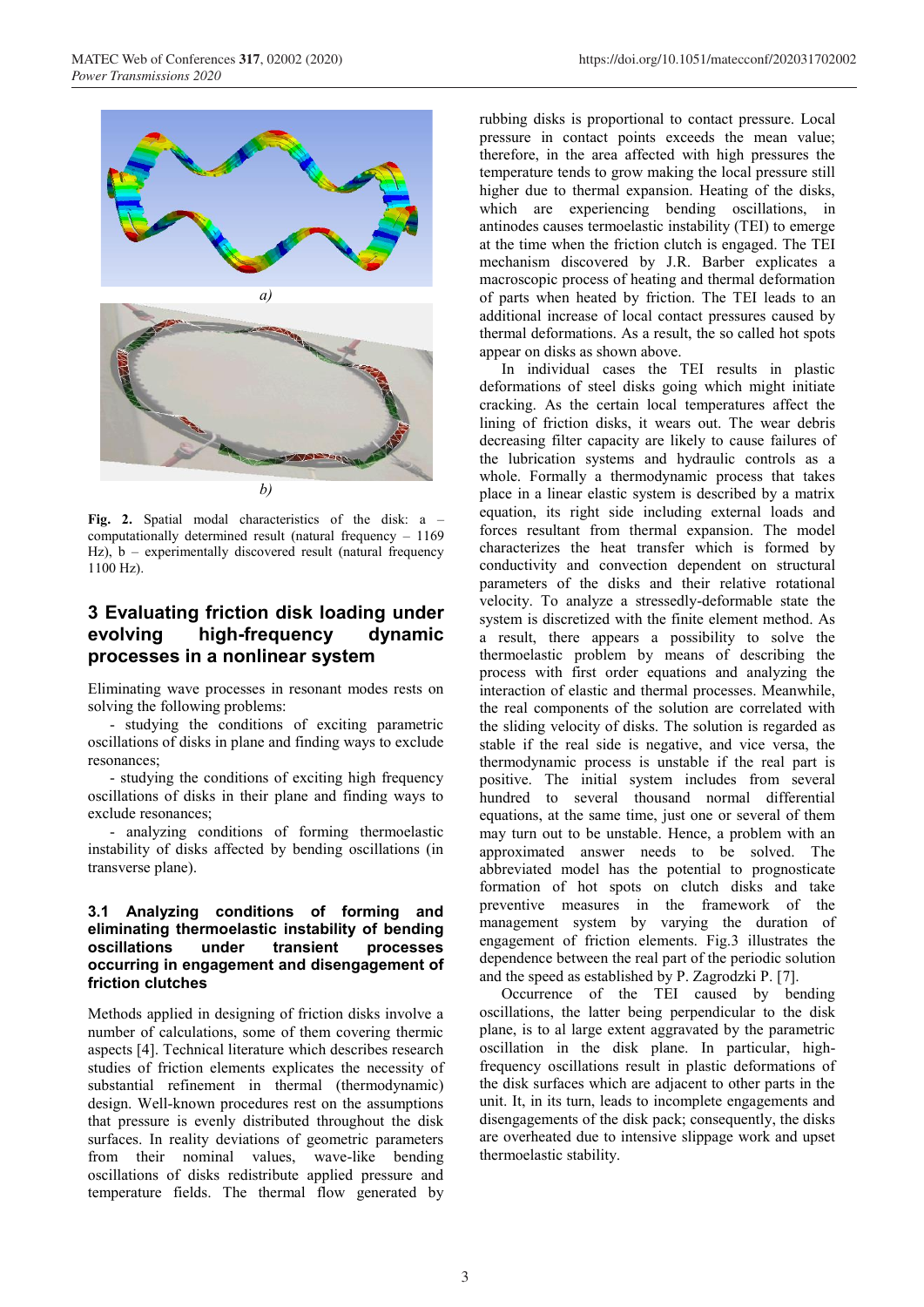

**Fig. 3.** Dependence of the real part of the eigenvalue on the function of the linear sliding speed of the disk.

#### **3.2 Investigating excitation of high-frequency oscillations of disks in plane and substantiating the means to eliminate resonances**

The reason for exciting resonant oscillations in disks lies in a nonlinear characteristic of their interaction with the driving drum. The behavior of these oscillations are dependent on the dynamics of a system, which includes the intertia masses of the engine, transmission components, friction disks and drums interacting with the disks [8,10].

In the design model the friction disks are connected to the drum by means of a loose fit; it is aligned in reference to the pitch circle diameter with a minimum positive allowance to provide for shifting the disks relative to the drum for engagement and disengagement to take place.

The nonlinear function which is a correlation of the moment and the angular coordinate is assumed to be symmetrical to the allowance, i.e.

$$
M(\phi) = \begin{cases} 0 \text{ at } |\phi| \leq \beta \\ c_0 \cdot (|\phi| - \beta) \cdot \text{sign}(\phi) \text{at } |\phi| > \beta, \end{cases}
$$

its parameters are determined as per technical documentation ( $\beta$ =0.003 rad) and  $c_0$  is the rigidity of the disk tooth – drum tooth couple.

A numerical solution of the system shows that a nonlinear high-frequency impact interaction of the disk and the drum as solid bodies, initiates a bandwide spectrum of excitation frequencies (from 0 to 6000 Hz) having a considerable amount of power, this spectrum exceeding the range of natural frequencies. It leads to resonant oscillations of the disk. To find ways to eliminate possible resonances a consistency analysis of the periodic solution is made. This problem is solved on the basis of finite element modeling of the disk which is regarded as a distributed mass multicomponent system, the system being subjected to a broadband impact induced by the nonlinear interaction of the disk and its adjacent drum.

### **4 Researching into specific features of friction clutches operating in off-design regimes**

The effect of unbalanced centrifugal pressures in the compensation chamber of steering friction clutches was discovered in final tests of automotive transmissions. It is a consequence of a variety of factors, one of them being the rpm of the booster. It appears to bring about two control process patterns. In the first case a selfengagement of the friction clutch occurs being resultant from centrifugal forces; it is likely to be companioned by high dynamic loading, extensive slippage work leading to a temperature increase and destruction of structural components. In the second case, due to a pressure unbalance in the booster plenums and violation of the pressure change law, the duration of engagement varies considerably, and the dynamic loading or slippage work grows. The research study that has been completed proves that observation of relevant control laws for friction clutches is related to a large number of parameters.

A mathematical model was devised to describe the travel of a piston in the control booster which manages the engagement of separate gears. It made it possible to evaluate the influence of the following parameters on the quality of observing the related control law. They are: the fullness of the compensation chamber; the features inherent in the operation of the electromagnetic valve; the stiffness of the spring in the compensation chamber; the number of friction pairs. A complex mechanotronic dynamic system was modeled to establish a dependence of the required volume of oil in the booster related to the piston travel and the inner diameter of the oil ring in the compensation chamber. A technical solution to stabilize the pressure in the compensation chamber was proposed and implemented in a transmission.

## **5 Conclusion**

The research studies have proved that poorly explored wave processes are inherent in the operation of friction clutches restricting their working capacity. The wave processes, attended by exciting resonant modes, come into being when friction clutches become engaged and disengaged and when they idle. It results in increased dynamic and thermal loading of friction clutches and limited efficiency of the transmission as a whole; it sets forward a necessity for perfecting the relevant calculation method. An experiment-calculated technique has been developed to determine the natural frequency spectrum of disks as distributed mass multicomponent bodies, substantiation has been made available explicating the relevance of evaluating the stability of oscillations of disks under high-frequency dynamic processes in a nonlinear system when friction clutches are disengaged as well as when they are in the process of engagement and wave plastic deformations emerge initiating overheated spots. Research has been done into the features of friction clutches functioning in off-design modes of operation with the rotational speed of the